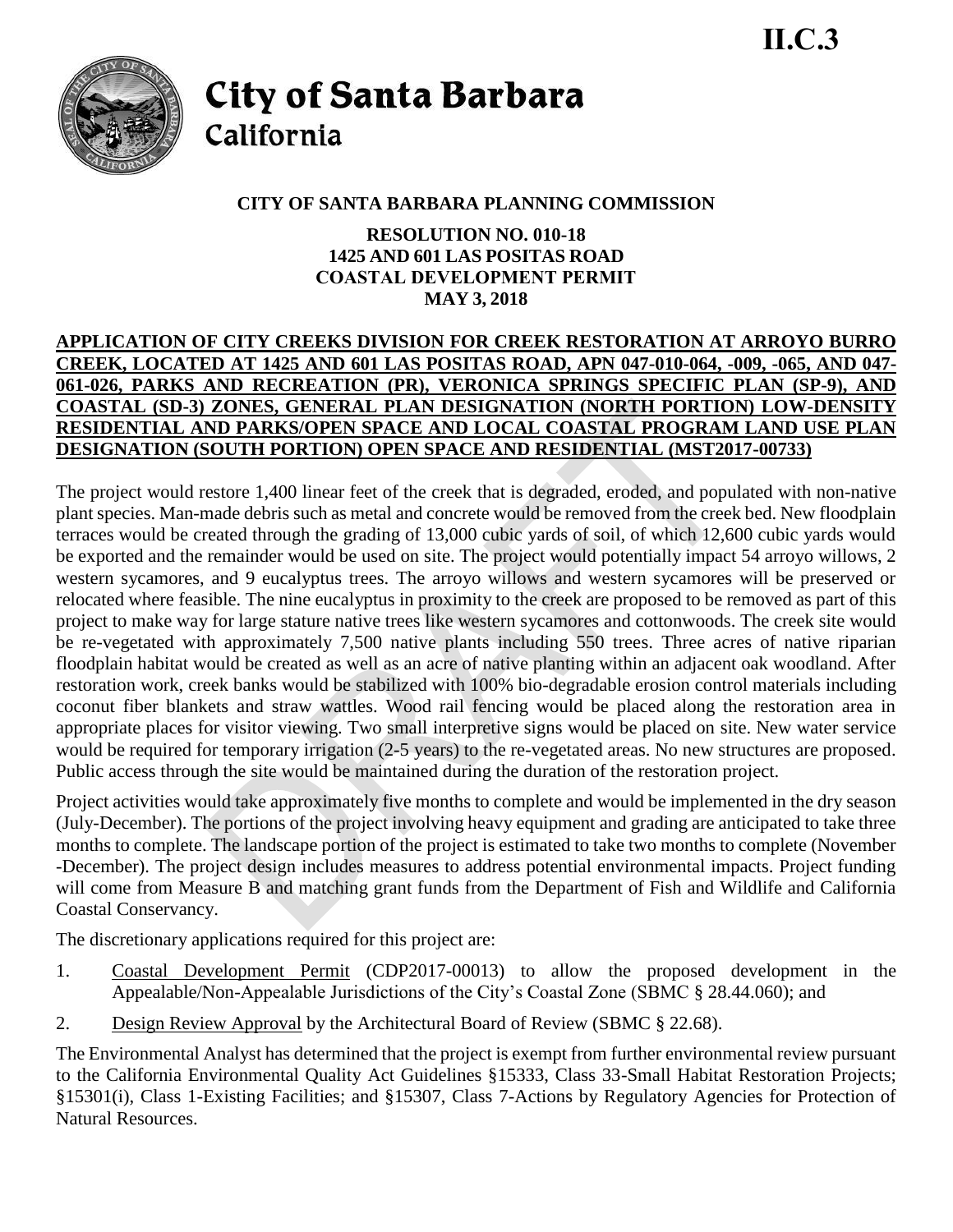**WHEREAS,** the Planning Commission has held the required public hearing on the above application, and the Applicant was present.

**WHEREAS,** No one appeared to speak and the following exhibits were presented for the record:

- 1. Staff Report with Attachments, April 26, 2018
- 2. Site Plans

## **NOW, THEREFORE BE IT RESOLVED** that the City Planning Commission:

I. Approved the subject application, making the following findings and determinations:

# **A. COASTAL DEVELOPMENT PERMIT (SBMC §28.44.150)**

- 1. The project is consistent with the policies of the California Coastal Act because it would improve native riparian vegetation, wildlife habitat, and low cost coastal recreational uses in the City, and maintain public access trails as described in Section VI of the Staff Report.
- 2. The project is consistent with all applicable policies of the City's Local Coastal Plan, all applicable implementing guidelines, and all applicable provisions of the Code because the project would improve native riparian vegetation and wildlife habitat. The water quality in the creek watershed will also be improved. The project would restore four acres and 1,400 linear feet of the creek which is degraded, eroded and populated with non-native plant species. Man-made debris including metal and concrete would be removed from the creek bed. New floodplain terraces would be created. Three acres of native riparian floodplain habitat would be created as well as one acre of native plantings in the oak woodland area. The creek site would be re-vegetated with approximately 7,500 native plans including 550 trees as described in Section VI of the Staff Report.
- II. Said approval is subject to the following conditions:
	- **A. Order of Development.** In order to accomplish the proposed development, the following steps shall occur in the order identified:
		- 1. Submit an application for and obtain a Building Permit (BLD) to perform grading. Comply with condition "Project Implementation Requirements."
		- 2. Submit an application for and obtain a Public Works Permit (PBW) for all required public improvements and complete said improvements.
		- 3. Submit an application for a Building/Flood Development Permit.
		- 4. Submit an application for a potable water meter and a recycled water meter.
		- 5. Obtain and submit copies of permits from Army Corps of Engineers, Regional Water Quality Control Board and California Fish and Wildlife Department, as required.
	- **B. Conditions Agreement.** In the design, construction and operation of the project, the City shall comply with the following conditions:
		- 1. **Approved Development.** The development of the Real Property approved by the Planning Commission on May 3, 2018 is limited to a site of approximately four-acres including 1,400 linear feet of Arroyo Burro Creek within the Arroyo Burro Open Space Park. The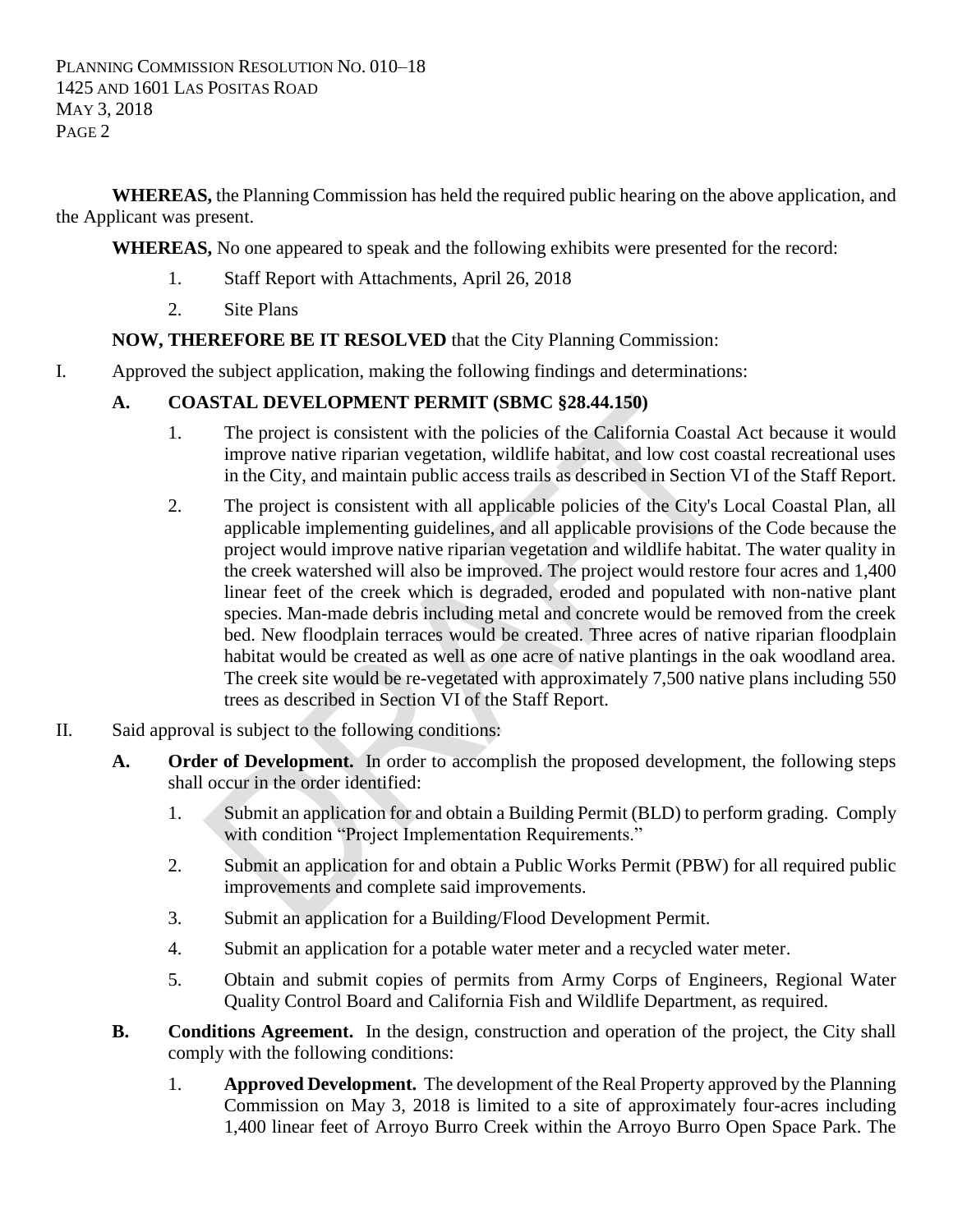project includes removal of debris from the creek channel, grading floodplain benches, stabilizing eroding banks, removal of exotic and invasive vegetation and revegetating the site with native plants and trees, and the improvements shown on the plans signed by the chairperson of the Planning Commission on said date and on file at the City of Santa Barbara.

- 2. **Uninterrupted Water Flow**. The Creeks Division shall allow for the continuation of any historic flow of water onto the Real Property including, but not limited to, swales, natural watercourses, conduits and any access road, as appropriate.
- 3. **Landscape Plan Compliance**. The Creeks Division shall comply with the Landscape Plan approved by the Architectural Board of Review (ABR). Such plan shall not be modified unless prior written approval is obtained from the ABR. The landscaping on the Real Property shall be provided and maintained in accordance with said landscape plan, including any tree protection measures.
- 4. **Pesticide or Fertilizer Usage Near Creeks.** The use of pesticides or fertilizer shall be prohibited within the project area, which drains directly into Arroyo Burro Creek except as approved by the State Water Resources Control Board, California Department of Fish & Wildlife, and the Santa Barbara Integrated Pest Management Advisory Committee.

**Recycled Water Use Requirements**. The State Water Resources Control Board, Division of Drinking Water (DDW), the Central Coast Regional Water Quality Control Board (RWQCB) and the Santa Barbara County Department of Environmental Health (SBCDEH) ("Regulatory Agencies") regulate the use of recycled water. The Creeks Division shall abide by all statutes and regulations regarding recycled water use as set forth by the Regulatory Agencies and as may be subject to change from time to time. The Public Works Department, at its sole cost and expense, shall operate and maintain all facilities required for the use of recycled water on the Site.

- **C. Design Review.** The project, including public improvements, is subject to the review and approval of the Architectural Board of Review (ABR). The landscape plan shall incorporate any mitigations and avoidance and minimization measures called out in the Arroyo Burro Open Space Creek Restoration Project Habitat Preservation, Restoration. Maintenance and Monitoring Plan, Erin Markey, April 2018, and the Memorandum to Jill Zachary, City Parks and Recreation Director, dated February 20, 2018 and approved by the Parks and Recreation Director on February 22, 2018 (Memorandum) addressing tree protection and replacement and shown on the plans approved by the Planning Commission on May 3, 2018. Landscaping under the trees shall be compatible with the preservation of the trees, as determined by the ABR.
- **D. Requirements Prior to Permit Issuance.** The City shall submit the following, or evidence of completion of the following, for review and approval by the Department listed below prior to the issuance of any permit for the project. Please note that these conditions are in addition to the standard submittal requirements for each department.
	- 1. **Public Works Department.**
		- a. **Approved Public Improvement Plans.** Public Improvement Plans shall be submitted to the Public Works Department for review and approval.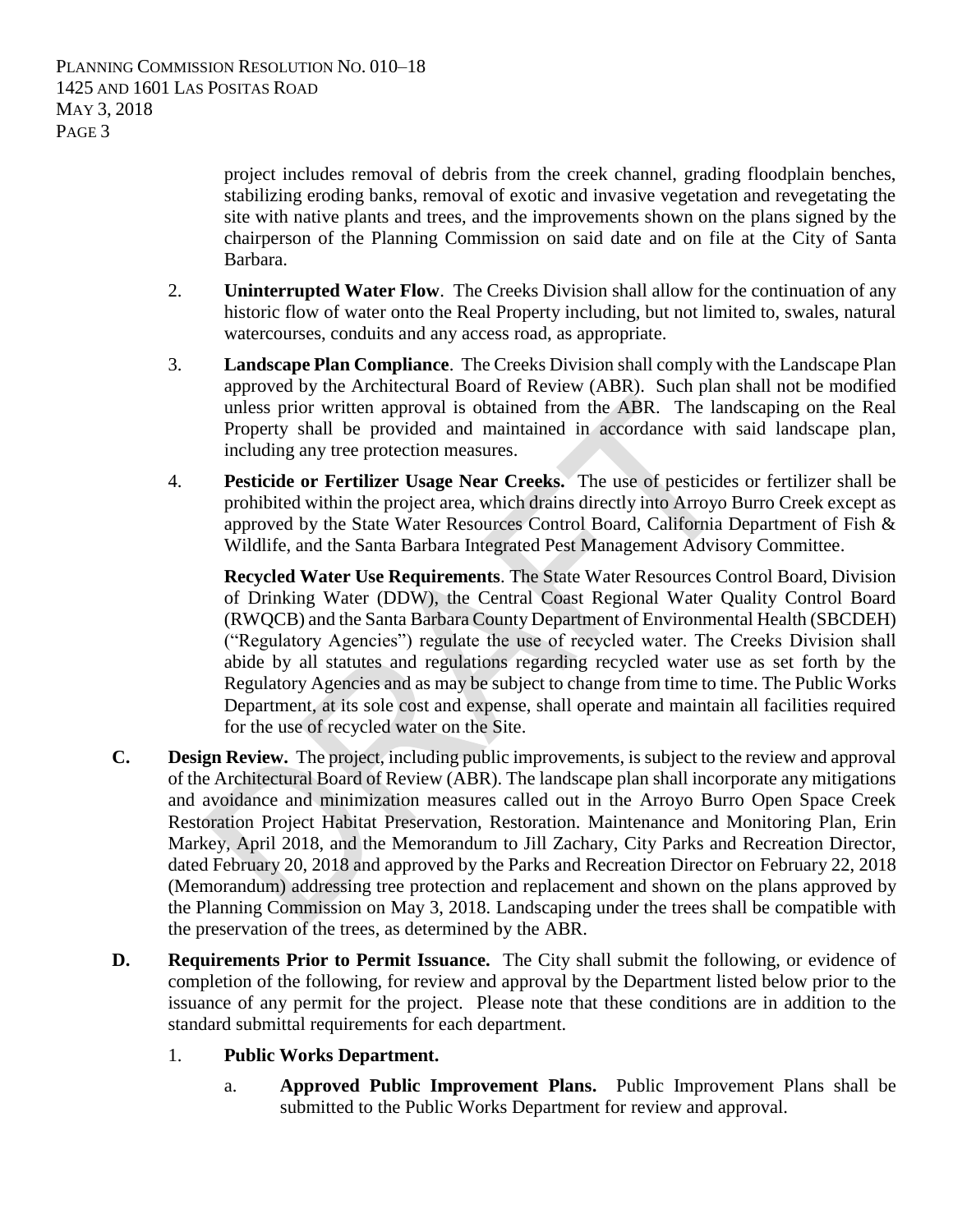- b. **Haul Routes Require Separate Permit.** Apply for a Public Works permit to establish the haul route for all project-related trucks with a gross vehicle weight rating of three tons or more entering or exiting the site.
- c. **Project-Related Truck Trips.** Project-related truck trips for trucks with a gross vehicle weight rating of three tons or more shall not be scheduled during peak hours  $(7:00$  a.m. to  $9:00$  a.m. and  $4:00$  p.m. to  $6:00$  p.m.) in order to help reduce truck traffic on adjacent streets and roadways. Truck trips shall be scheduled from 10:00 a.m. to 3:00 p.m. No more than 25 haul trucks shall be permitted per day.
- d. At submittal for Building Permit, show the floodplain and floodway boundaries on the Site Plan.

#### 2. **Community Development Department.**

- a. Inclusion of Avoidance and Minimization Measures. The project shall incorporate all General and Project-Specific Avoidance and minimization measures as well as all appropriate species-specific avoidance and minimization efforts as identified in the Final Arroyo Burro Open Space Restoration Biological Site Assessment, Dudek, November 2017 and in the Arroyo Burro Open Space Creek Restoration Project Habitat Preservation, Restoration. Maintenance and Monitoring Plan, Erin Markey, April 2018, and the Memorandum to Jill Zachary, City Parks and Recreation Director, dated February 20, 2018 and approved by the Parks and Recreation Director on February 22, 2018 (Memorandum) addressing tree protection and replacement and shown on the approved plans dated May 3, 2018, in addition to City guidelines and ordinance procedures for implementing City policies.
- b. **Regulatory Agencies.** Permits issued for the project activities affecting biological resources and creek flow and associated measures identified in these permits shall be incorporated into the project.
- c. **Project Environmental Coordinator Required.** The City's Project Environmental Coordinator (PEC) shall be responsible for assuring full compliance with the provisions of all Conditions of Approval pertaining to environmental resource protections, including but not limited to air quality, noise, tree protections, as well as biological and archeological resource area protections.
- d. **Requirement for Archaeological Resources.** The following information shall be printed on the grading plans if no grading plan:

If archaeological resources are encountered or suspected, work shall be halted or redirected immediately and the Planning Division shall be notified. A project archaeologist shall assess the nature, extent, and significance of any discoveries and develop appropriate management recommendations for archaeological resource treatment. Measures to protect any important resources shall be implemented, which may include, but are not limited to, redirection of grading and/or excavation activities, consultation and/or monitoring with a Barbareño Chumash representative from the most current City Qualified Barbareño Chumash Site Monitors List, documentation and collection of resources, etc.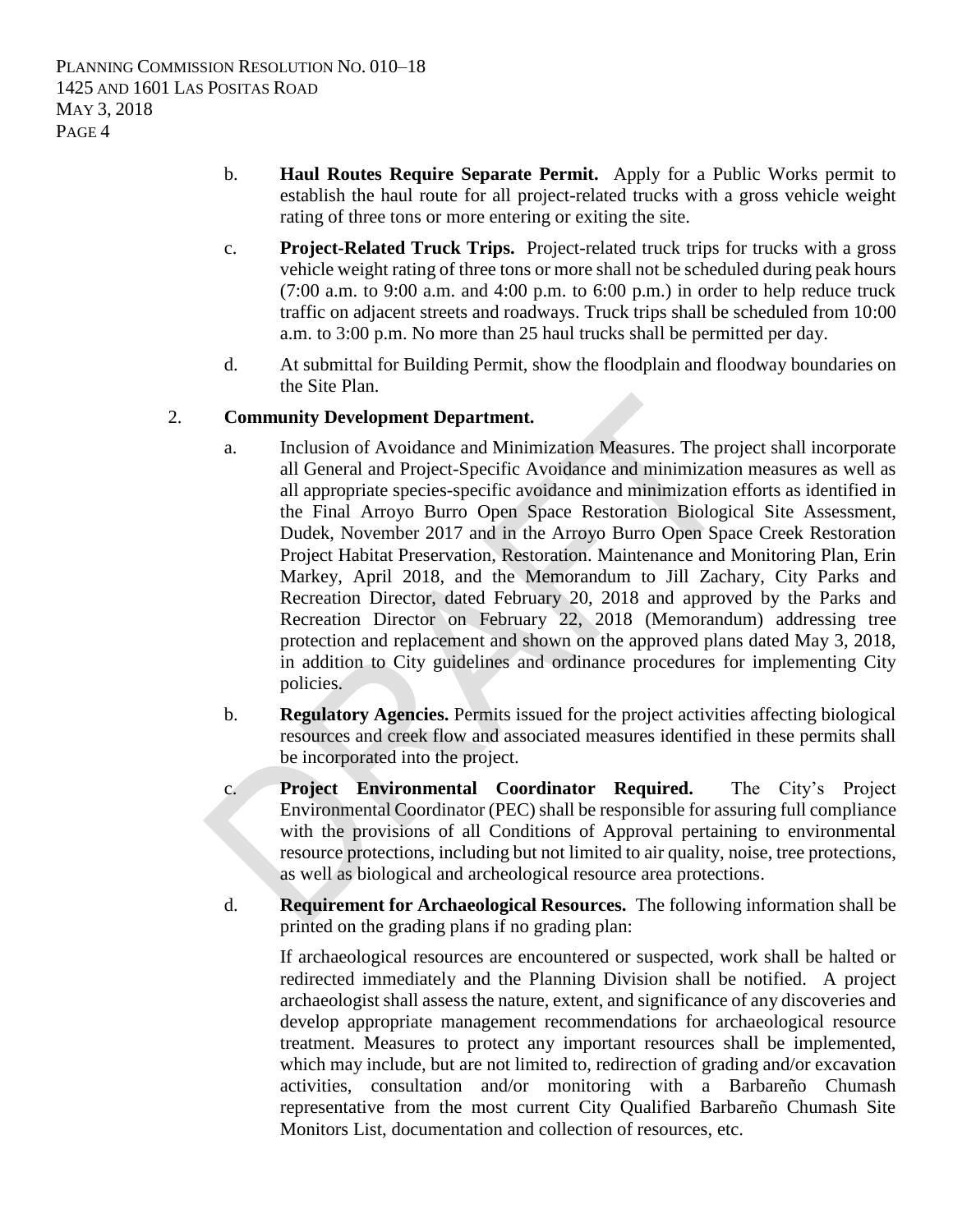> If the discovery consists of possible human remains, the Santa Barbara County Coroner shall be contacted immediately. If the Coroner determines that the remains are Native American, the Coroner shall contact the California Native American Heritage Commission and consultation with a Barbareño Chumash representative.

> If the discovery consists of possible prehistoric or Native American remains, or important artifacts or other materials, a Barbareño Chumash representative from the most current City Qualified Barbareño Chumash Site Monitors List shall be retained to monitor all further subsurface disturbance in the area of the find. Work in the area may only proceed after the Planning Division grants authorization.

- e. **Tree Removal and Replacement.** The existing trees to be removed as listed and mapped in the Memorandum to Jill Zachary, City Parks and Recreation Director, dated February 20, 2018 and approved by the Parks and Recreation Director on February 22, 2018 (Memorandum) and shown on the plans approved May 3, 2018 shall be replaced on-site according to the restoration plans approved May 3, 2018 in order to maintain the site's visual appearance and reduce the impacts resulting from the loss of trees.
- f. **Tree Protection.** All trees not indicated for removal pursuant to the Memorandum and shown on the approved site plan/landscape plan shall be preserved, protected, and maintained, in accordance with the Memorandum and landscape plans/grading plans, and/or any related Conditions of Approval. Relocated trees shall also be fenced and protected during construction.
- g. **Habitat Maintenance and Monitoring Plan.** Habitat protection, site maintenance, performance criteria, monitoring and reporting shall be consistent with the Arroyo Burro Open Space Creek Restoration Project Habitat Preservation, Restoration. Maintenance and Monitoring Plan, Erin Markey, March 2018.
- h. **Protected Trees.** The following additional provisions shall apply to existing trees to be protected on site:
	- (1) No irrigation system shall be installed within three feet of the dripline of any oak tree other than temporary drip irrigation to establish plantings.
	- (2) Oak trees greater than four inches (4") in diameter at four feet (4') above grade removed as a result of the project shall be replaced according to the landscaping plan, from South Coastal Santa Barbara County Stock.
	- (3) The use of herbicides or fertilizer shall be prohibited within the drip line of any oak tree.
	- (4) No storage of heavy equipment or materials, or parking shall take place within five (5) feet of the dripline of any oak tree.
	- (5) All protected trees within 25 feet of proposed construction activity shall be fenced three feet outside the dripline for protection.
	- (6) The Project Environmental Coordinator shall be present during any excavation beneath the driplines of the trees which are required to be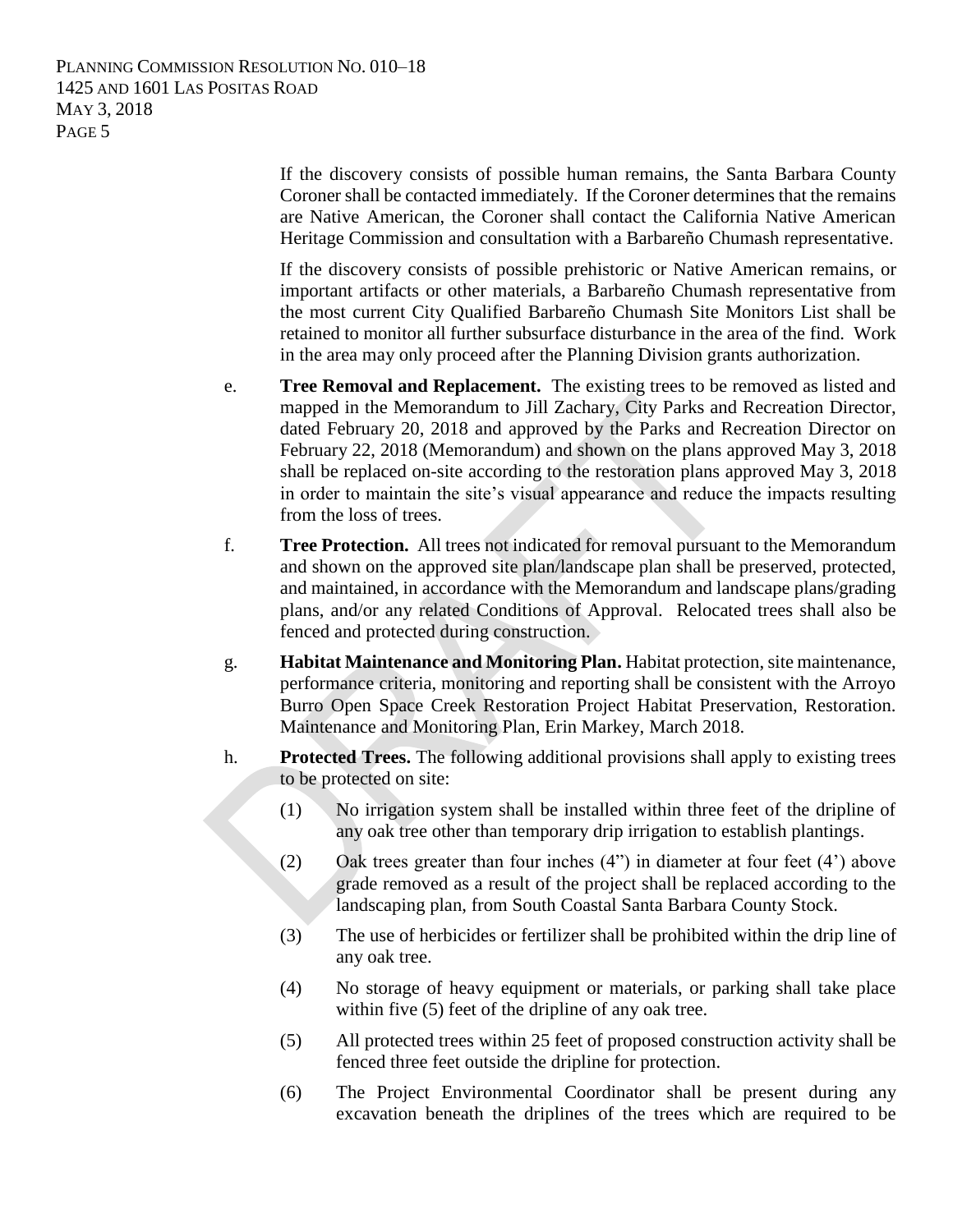protected. All excavation within the driplines of the trees shall be minimized and shall be done with hand tools.

- (7) Any roots encountered shall be cleanly cut and sealed with a tree-seal compound.
- (8) Any root pruning and trimming shall be done under the direction of a qualified Arborist.
- (9) Oak seedlings and saplings less than four inches (4") at four feet (4') above the ground that are removed during construction shall be transplanted where feasible. If transplantation is not feasible, replacement trees shall be planted at a minimum one to one (1:1) ratio. Replacement trees shall be a minimum of one (1) gallon size derived from South Coastal Santa Barbara County stock.
- i. **Tree Protection Monitoring.** The Project Environmental Coordinator shall monitor all work near protected trees during project implementation.
- j. **Contractor and Subcontractor Notification.** The Creeks Division shall notify in writing all contractors and subcontractors of the site rules, restrictions, and subcontractors of the site rules, restrictions, and Conditions of Approval. Submit a draft copy of the notice to the Planning Division for review and approval.
- k. **Design Review Requirements.** Plans shall show all design, landscape and tree protection elements, as approved by the Architectural Board of Review as outlined in Section C "Design Review," and all elements/specifications shall be implemented on-site.
- l. **Conditions on Plans/Signatures.** The final Resolution shall be provided on a full size drawing sheet as part of the drawing sets. Each condition shall have a sheet and/or note reference to verify condition compliance. If the condition relates to a document submittal, indicate the status of the submittal. A statement shall also be placed on the sheet as follows: The undersigned have read and understand the required conditions, and agree to abide by any and all conditions which are their usual and customary responsibility to perform, and which are within their authority to perform.

Signed:

| <b>Property Owner</b> |      | Date        |
|-----------------------|------|-------------|
| Contractor            | Date | License No. |
| Engineer              | Date | License No. |

**E. Project Implementation Requirements.** All of these requirements shall be carried out in the field by the City and/or Contractor for the duration of the project.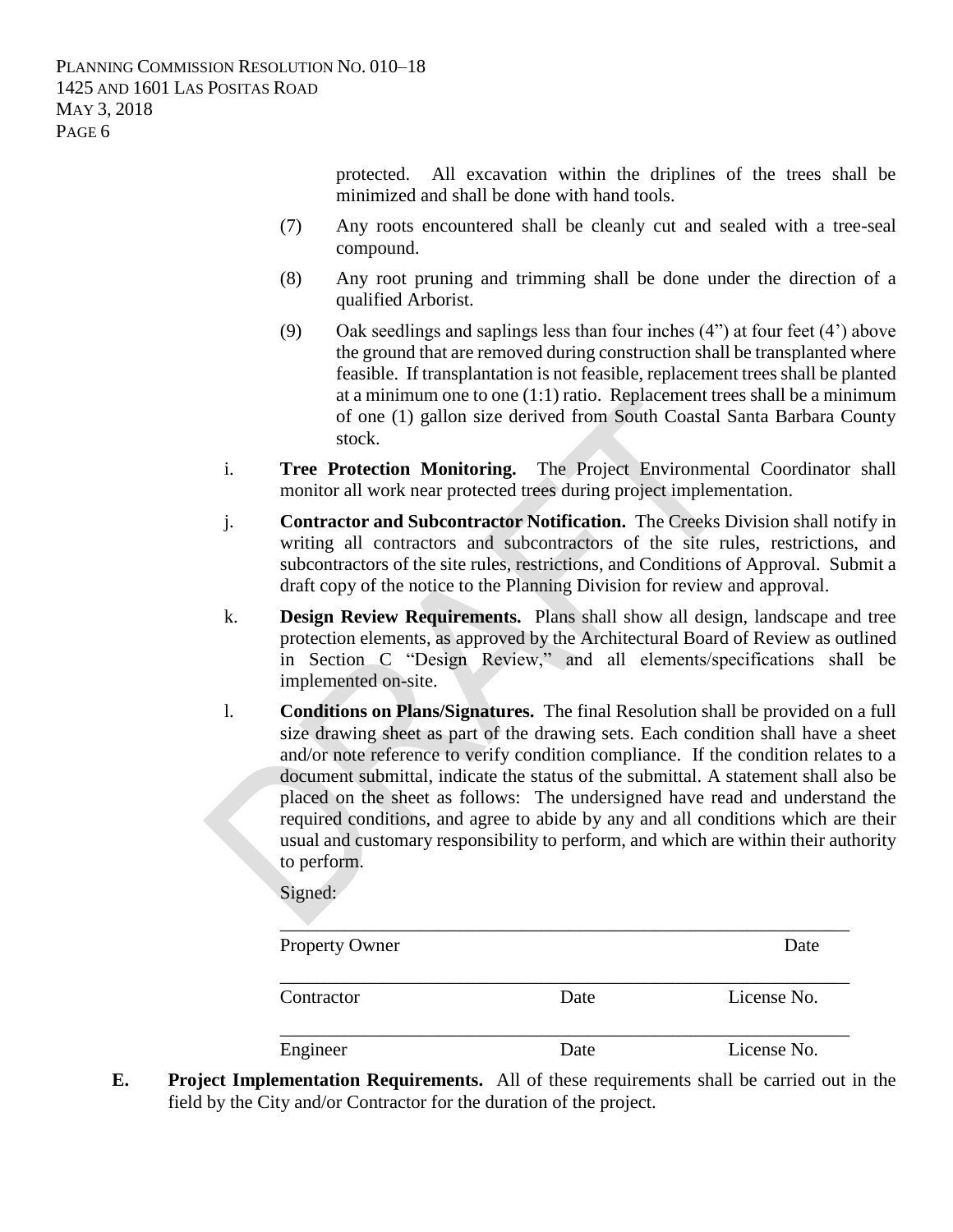- 1. **Neighborhood Notification Prior to Project Initiation.** At least twenty (20) days prior to commencement of vegetation removal and grading, the applicant/contractor shall provide written notice to all property owners, businesses, and residents within 300 feet of the project area and all parcels that use Alan Road for egress. The notice shall contain a description of the project, the construction schedule, including days and hours of construction, the name and phone number of the Project Environmental Coordinator (PEC) and Contractor, site rules and Conditions of Approval pertaining to construction activities, and any additional information that will assist Building Inspectors, Police Officers and the public in addressing problems that may arise during construction.
- 2. **Pre-Project Initiation Conference.** Not less than 10 days or more than 20 days prior to commencement of construction, a conference to review site conditions, construction schedule, construction conditions, and environmental monitoring requirements, shall be held by the General Contractor. The conference shall include representatives from the Public Works Wastewater and Water Resources Divisions, Transportation Division, Parks and Recreation Department and Creeks Division, Community Development Department, Building and Planning Divisions, Landscape Architect, Biologist, Hydrologist, Project Engineer, Project Environmental Coordinator, Contractor and each Subcontractor.
- 3. **Project Contact Sign.** Immediately after grading permit issuance, signage shall be posted at the park entry that list the contractor (PEC's) name, telephone numbers, work hours, site rules, and project work-related conditions. The font size shall be a minimum of 0.5 inches in height. Said sign shall not exceed six feet in height from the ground if it is free-standing or placed on a fence. It shall not exceed 24 square feet. Creeks Division shall check periodically that signage is legible.
- 4. **Project Work Hours.** Project work (including preparation for construction work) shall only be permitted Monday through Friday between the hours of 7:00 a.m. and 5:00 p.m. with the exception of truck export of soil which is limited to the hours of 10:00 a.m. and 3:00 pm. No project work shall be done on weekends or the following holidays:

| New Year's Day              | January 1st*                      |
|-----------------------------|-----------------------------------|
| Martin Luther King, Jr. Day | 3rd Monday in January             |
| Presidents' Day             | 3rd Monday in February            |
| <b>Memorial Day</b>         | Last Monday in May                |
| <b>Independence Day</b>     | July 4th*                         |
| Labor Day                   | 1st Monday in September           |
| <b>Thanksgiving Day</b>     | 4th Thursday in November          |
| Following Thanksgiving Day  | Friday following Thanksgiving Day |
| Christmas Day               | December 25th*                    |

\*When a holiday falls on a Saturday or Sunday, the preceding Friday or following Monday, respectively, shall be observed as a legal holiday.

When, based on required work type or other appropriate reasons, it is necessary to do work outside the allowed, contractor shall contact the City to request a waiver from the above construction hours, using the procedure outlined in Santa Barbara Municipal Code §9.16.015 Construction Work at Night. Contractor shall notify all residents within 300 feet of the parcel and all parcels that use Alan Road for egress, of intent to carry out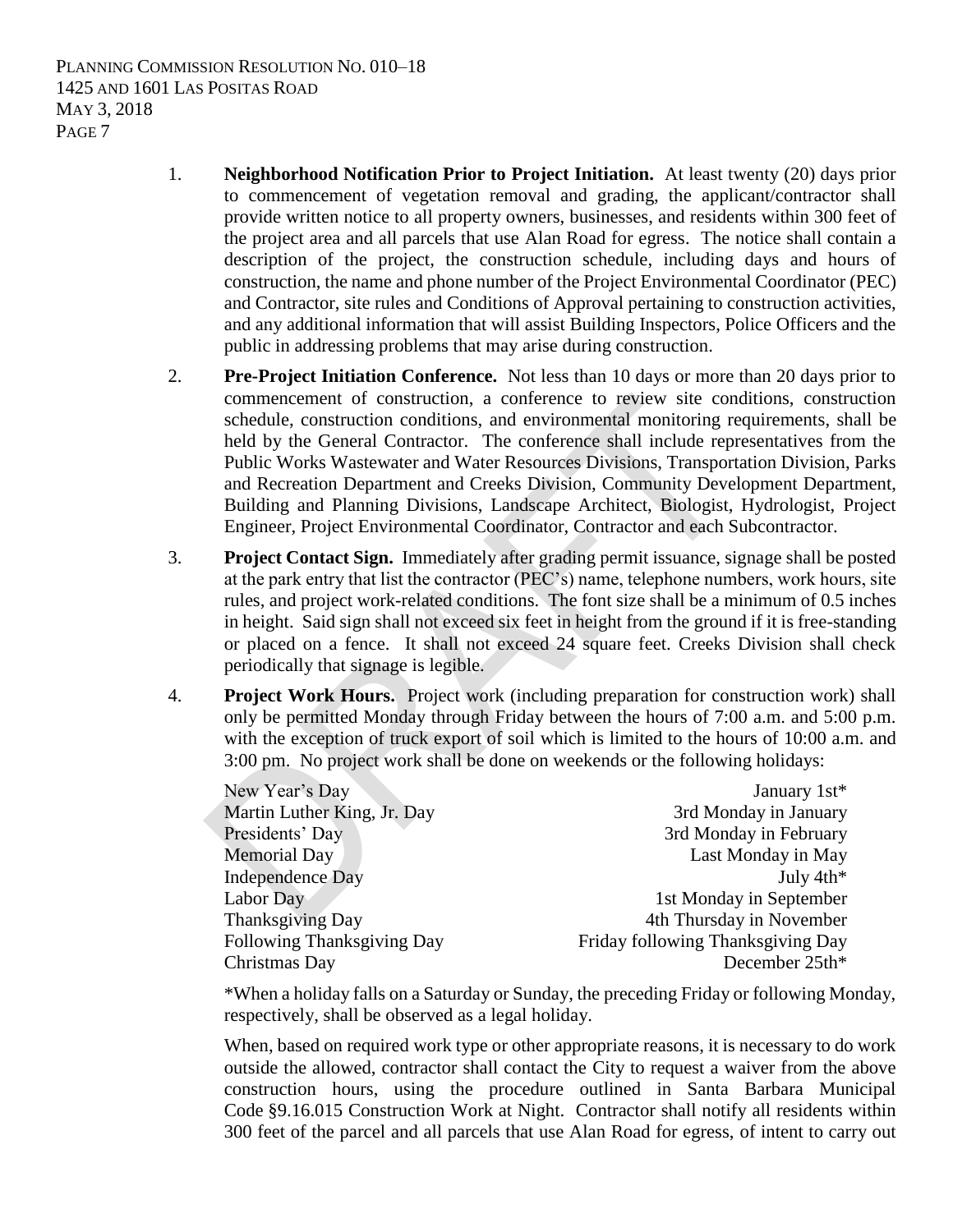said construction a minimum of 48 hours prior to said construction. Said notification shall include what the work includes, the reason for the work, the duration of the proposed work and a contact number.

- 5. **Staging Area.** Prior to issuance of grading permit, provide note on Plan Sheet, "All equipment and materials shall be stored in designated staging/materials storage areas as shown on plans and not located over the water main."
- 6. **Construction Storage/Staging.** Construction vehicle/ equipment/ materials storage and staging shall be done on-site. No parking or storage shall be permitted within the public right-of-way, unless specifically permitted by the Public Works Director with a Public Works permit.
- 7. **Wetland and Riparian Protection.** All construction-related activities, including, but not limited to construction, storage areas, staging areas, and access routes shall be located at a maximum distance away from riparian habitat associated with Arroyo Burro, when possible. In locations where the construction activities encroach within this buffer, it is important to provide further protection to riparian vegetation and the wetland and aquatic habitats of Arroyo Burro to the greatest extent possible and implement Stormwater Pollution Management Plan measures (i.e., BMPs placement inside of the construction fencing) to protect wetland and riparian resources.
	- a. The contractor shall establish a temporary barrier around staging areas and work areas to delineate work boundaries and prevent entrance into non-impact areas. The temporary barrier shall use highly visible construction fencing to ensure that trees and other vegetation outside of work areas are avoided during construction.
	- b. When sizeable construction equipment is working near riparian vegetation, it is highly encouraged that flaggers are utilized to assist in equipment positioning to avoid impacts to non-impact riparian areas. (Dudek, BIO-5)
- 8. **Water Diversion/Dewatering Plan and Implementation.** Prior to the start of construction, the water diversion/dewatering plan shall be implemented as prepared to avoid and minimize impacts to special-status species and aquatic resources when the construction site is dewatered. Implementation of best management practices to prevent erosion and sedimentation during and after construction, and procedures for containing, cleaning up spills shall occur as identified. If special-status species are observed during pre-construction surveys the appropriate agencies (USFWS, NOAA NMFS, CDFW) shall be contacted immediately to discuss properly relocation of the species. (Dudek, BIO-3)
- 9. **Stormwater Pollution Prevention Plan (SWPPP).** Prior to the start of construction the applicant shall implement the approved SWPPP to minimize the potential for discharge of pollutants into habitat areas during construction activities. The contractor shall follow specifications, installation requirements, and locations of BMPs to control sediment, coarse particles, concrete, and other materials exposed during construction and drilling to protect aquatic, wetland, and riparian habitats adjacent to construction site. Erosion control measures shall be installed to prevent runoff of these materials into Arroyo Burro. Silt fencing, straw bales, and/or sand bags shall be used in conjunction with other methods to prevent turbid waters from entering the creek. During construction activities, washing of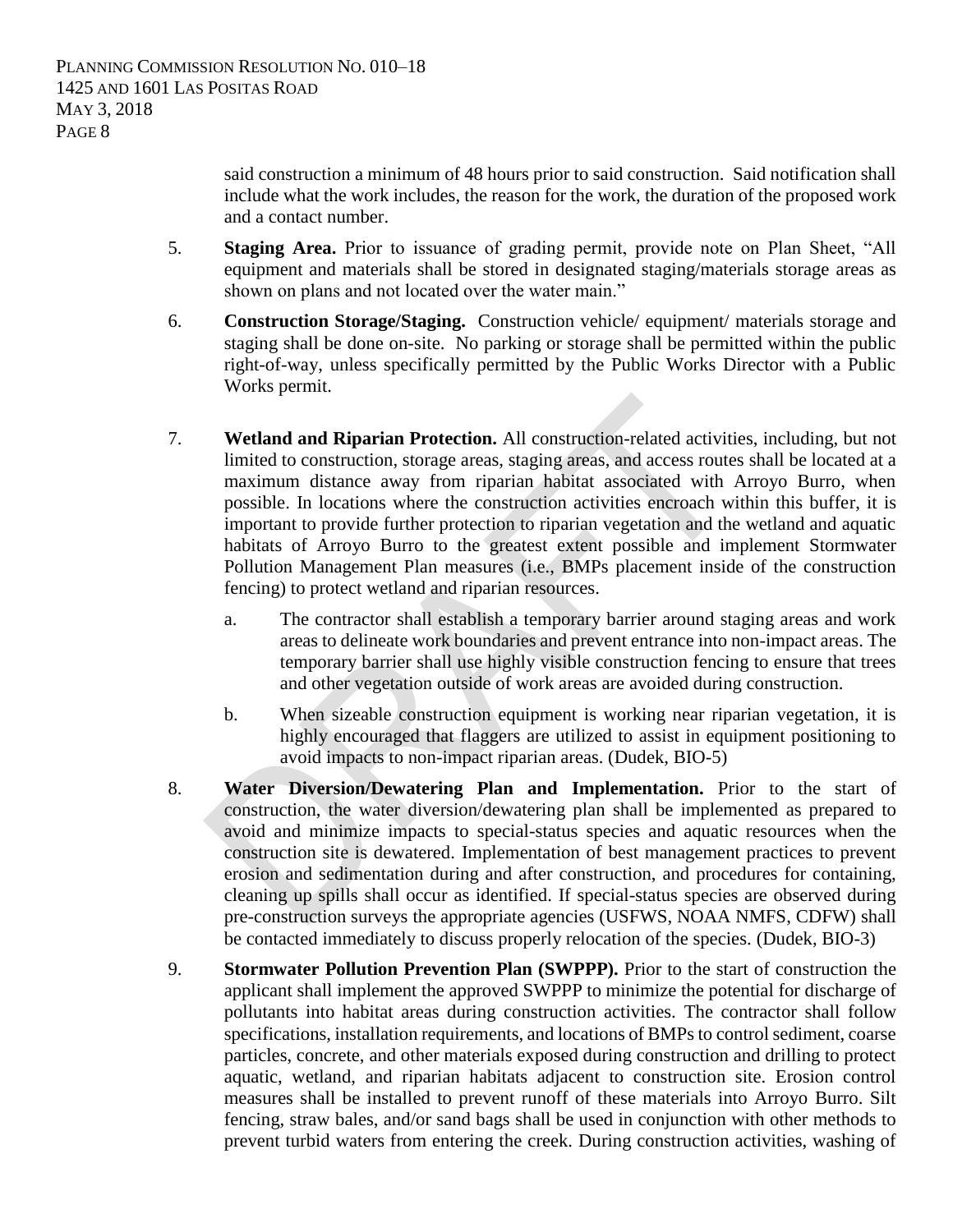> concrete or equipment shall occur only in areas where polluted water and materials can be contained for subsequent removal from the site. Washing shall not be allowed in locations where the tainted water could enter Arroyo Burro. The SWPPP installation shall include both structural and non-structural best management practices (BMPs) including straw wattles around storm drains, silt fencing and or other physical controls to diver flows from exposed soil, spill prevention methods, and clean housekeeping methods for storing and refueling machinery. The Environmental Coordinator shall monitor the site's SWPPP measures prior to the start of construction and throughout the duration of construction to ensure they continue to function properly. (Dudek, BIO-4)

- 10. **Habitat Preservation, Restoration, Maintenance and Monitoring Plan (HPRMMP).** The applicant shall implement all measures identified in the HRRMMP prepared by Erin Markey, dated March 2018, including habitat protection and avoidance measures as well as reporting requirements to all governing agencies. Shall other governing agencies require additional measures, those measures shall be incorporated into the HPRMMP and a copy provided to the Planning Division.
- 11. **Workers Educational Training.** Prior to the initiation of any site disturbance and/or construction activities, all personnel associated with the project shall attend a worker education training program conducted by a qualified biologist that covers the project limits, habitat preference(s), occupied habitat in the area, life histories, protection measures, potential direct and indirect construction impacts, law and regulations, consequences of non-compliance with those laws and regulations and a contact person (i.e. construction manager, biological monitor, and City's Project manager) in the event that protected biological resources are affected. (Dudek, BIO-15)
- 12. **Pedestrian Pathway.** The upper western loop of the existing pedestrian path within the park shall remain accessible to park users at all times during the creek restoration project.
- 13. **Floristic Surveys.** Focused floristic surveys for special-status plant species shall be conducted on the project site in accordance with USFWS, CDFW, and CNPS guidelines. Floristic guidelines indicate that surveys are required to occur in the time(s) that plants are in identifiable condition; often, flowers and/or fruit are necessary for correct identification. Based on the blooming period of the special-status plant species with potential to occur, two survey passes would be required to observe the spring and summer blooming periods (one in April and one in June). All blooming plants encountered during the surveys shall be identified to subspecies or variety, if applicable, to determine the sensitivity status. (Dudek, November 2017, Arroyo Burro Open Space Restoration Biological Site Assessment, BIO-1).
- 14. **Nesting Birds.** Birds and their eggs nesting on or near the project site are protected under the Migratory Bird Treaty Act and pursuing, hunting, taking, capturing, killing, or attempt to do any of the above is a violation of federal and state regulations, unless take permits are issued. No trimming or removing brush or trees shall occur if nesting birds are found in the vegetation. All care shall be taken not to disturb the nest(s). Removal or trimming may only occur after the young have fledged from the nets(s).
	- a. **Pre-Construction Nesting Bird Survey.** A pre-construction survey for nesting birds shall be conducted by a qualified biologist to determine if active nests of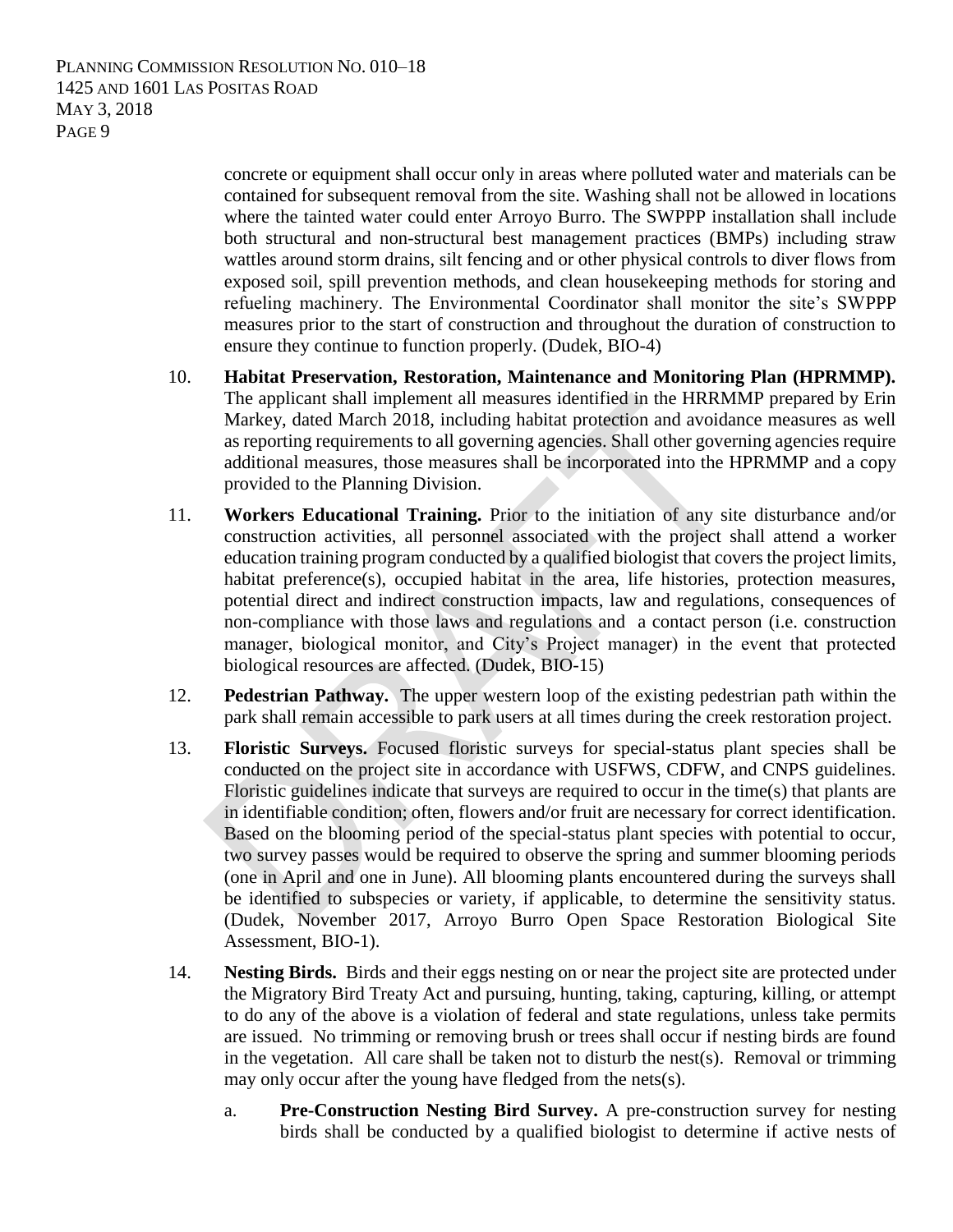> special-status birds, or common bird species protected by the Migratory Bird Treaty Act and/or the California Fish and Game Code, are present in the construction zone or within 300 feet of the construction zone for the entire length of the Project site. The survey shall be conducted within one week prior to construction or site preparation activities that would occur during the nesting/breeding season of native bird species potentially nesting on the site (typically March 1 through August 30). (Dudek, BIO-6)

- b. **Nesting Bird Buffers and Requirements.** If active nests are found, a noconstruction buffer shall be established at a minimum of 100-foot (this distance may be greater depending on the bird species and construction activity, as determined by the biologist) around the nest site where it overlaps with work areas. Clearing and construction within no- construction buffer shall be postponed or halted, at the discretion of the biologist, until the nest is vacated, juveniles have fledged, and there is no evidence of a second attempt at nesting. In addition, all active nests shall be mapped with a GPS unit and nest locations with 100-foot buffers overlain on aerial photographs to provide regular updated maps to inform the Project manager/engineer and construction crew of areas to avoid. The Cityappointed biologist shall also serve as a construction monitor during the breeding season to ensure that there are no inadvertent impacts to nesting birds. (Dudek, BIO-7)
- 15. **Southern Western Pond Turtle Surveys and Avoidance.** Prior to initiation of construction activities, focused surveys shall be conducted in aquatic habitat for western pond turtle. A minimum of four daytime surveys shall be conducted between April 1 and June 1. The survey schedule may be adjusted to reflect the existing weather or stream conditions. If western pond turtles are detected in or adjacent to the project, nesting surveys shall be conducted within the project footprint in suitable upland habitats within 1,300 feet of occupied aquatic habitat. A qualified biologist shall conduct focused, systematic surveys for western pond turtle nesting sites. Surveys will entail searching for evidence of pond turtle nesting, including remnant eggshell fragments, which may be found on the ground following nest depredation.

If a western pond turtle nesting area is found on site and would be adversely impacted by construction activities, the Applicant shall avoid the nesting area. If avoidance of the nesting area is determined to be infeasible, the authorized biologist shall coordinate with CDFW to identify whether it is possible to relocate the pond turtles. Eggs or hatchlings shall not be moved without written authorization from CDFW. (Dudek, BIO-8)

16. **California Legless Lizard, Coast Patch-Nosed Snake, and Two-Striped Gartersnake Surveys and Avoidance.** Pre-construction surveys for California legless lizard, coast patch- nosed snake, and two-striped gartersnake shall be conducted 30 days prior to the initiation of Project activities. Subject species of surveys may vary depending on timing and species' activity patterns. At any time of year when Project activities are initiated, preconstruction surveys for California legless lizard shall be conducted in riparian habitats and areas with loose sand, coast patch nosed snake in open grassland, coastal sage scrub, and open chaparral habitats, and two-striped gartersnake in streams, creeks, pools, streams with rocky beds, ponds, lakes, vernal pools. If these species are observed, a salvage and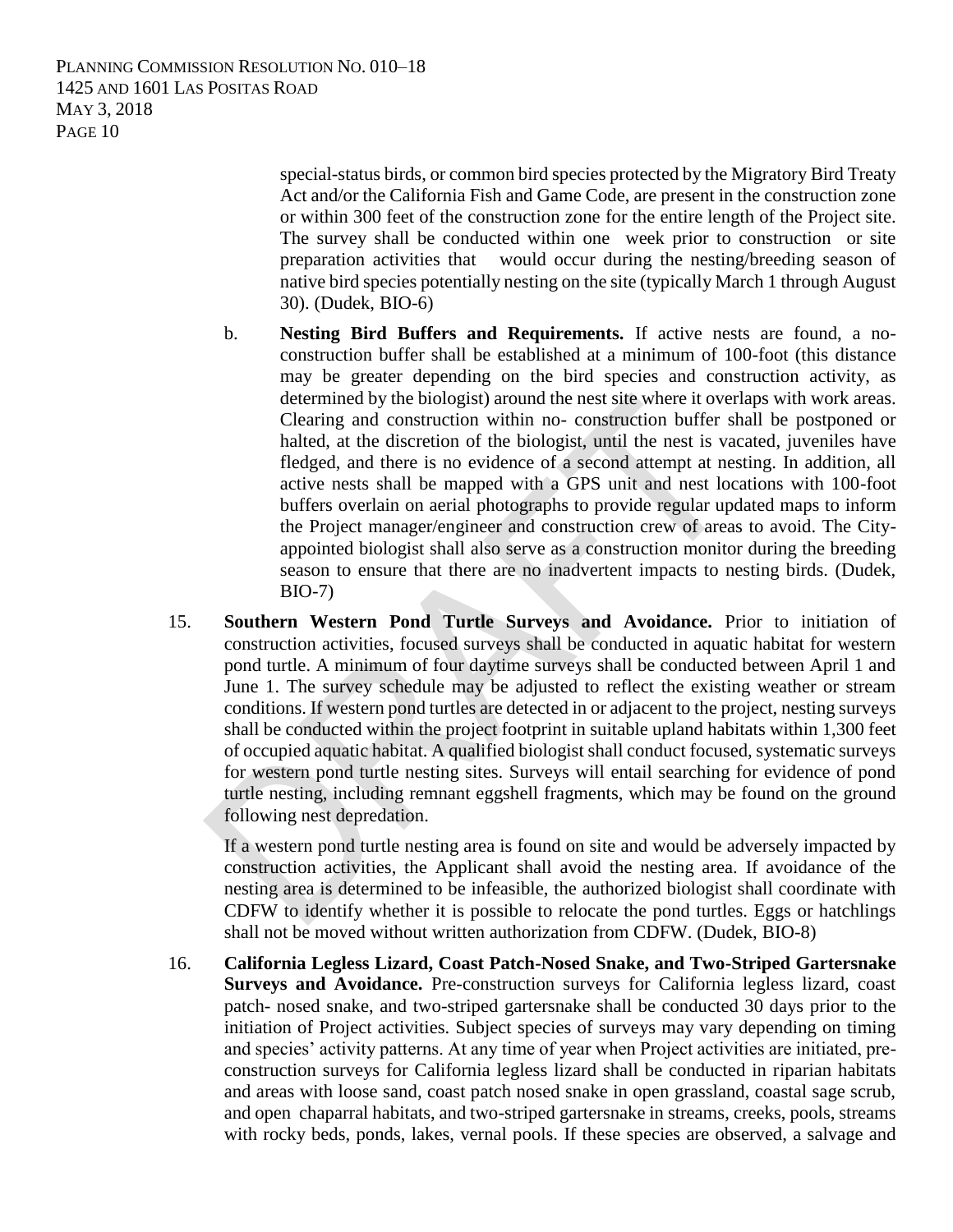relocation plan would be implemented to allow a qualified biologist to capture and relocate the species away from ground disturbance and into protected open space. These survey and reporting measures are often a condition of the CDFW's Streambed Alteration Agreement (SAA). (Dudek, BIO-9)

- 17. **Pre-Construction Bat Roosting Survey.** Conduct a preconstruction survey for roosting bats within 30 days of disturbance to existing trees. If roosting bats are present, appropriate avoidance measures shall be implemented to ensure that no impacts to roosting bats occur. (Dudek, BIO-10)
- 18. **Geotechnical Oversight.** An engineering geologist shall provide geotechnical and geologist oversight during the proposed bank repair process along the creek.
- 19. **Recycling Materials.** Concrete and pipe and wire shall be recycled if salvageable. Other debris that is not recyclable shall be disposed of at a suitable legal disposal site.
- 20. **Waste Material.** The contractor shall dispose of all project debris and waste materials in a safe and legal manner. Contractor shall not burn or bury waste materials on the project site. No dirt, refuse, excavated material, surplus mortar or any associated washings shall be disposed of on-site, onto City streets or into City manholes or storm drain systems.
- 21. **Air Quality and Dust Control.** The following measures shall be shown on grading and building plans and shall be adhered to throughout grading, hauling, and construction activities:
	- a. During construction, use water trucks or sprinkler systems to keep all areas of vehicle movement damp enough to prevent dust from leaving the site. At a minimum, this should include wetting down such areas in the late morning and after work is completed for the day. Increased watering frequency shall be required whenever the wind speed exceeds 15 mph. Reclaimed water shall be used whenever possible.
	- b. Minimize amount of disturbed area and reduce on site vehicle speeds to 15 miles per hour or less.
	- c. If importation, exportation and stockpiling of fill material is involved, soil stockpiled for more than two days shall be covered, kept moist, or treated with soil binders to prevent dust generation. Trucks transporting fill material to and from the site shall be tarped from the point of origin.
	- d. Gravel pads shall be installed at all access points to prevent tracking of mud onto public roads.
	- e. After clearing, grading, earth moving or excavation is completed, treat the disturbed area by watering, or revegetating, or by spreading soil binders so that dust generation will not occur.
	- f. The contractor or builder shall designate a person or persons to monitor the dust control program and to order increased watering, as necessary, to prevent transport of dust offsite. Their duties shall include all periods when work may not be in progress. The name and telephone number of such persons shall be provided to the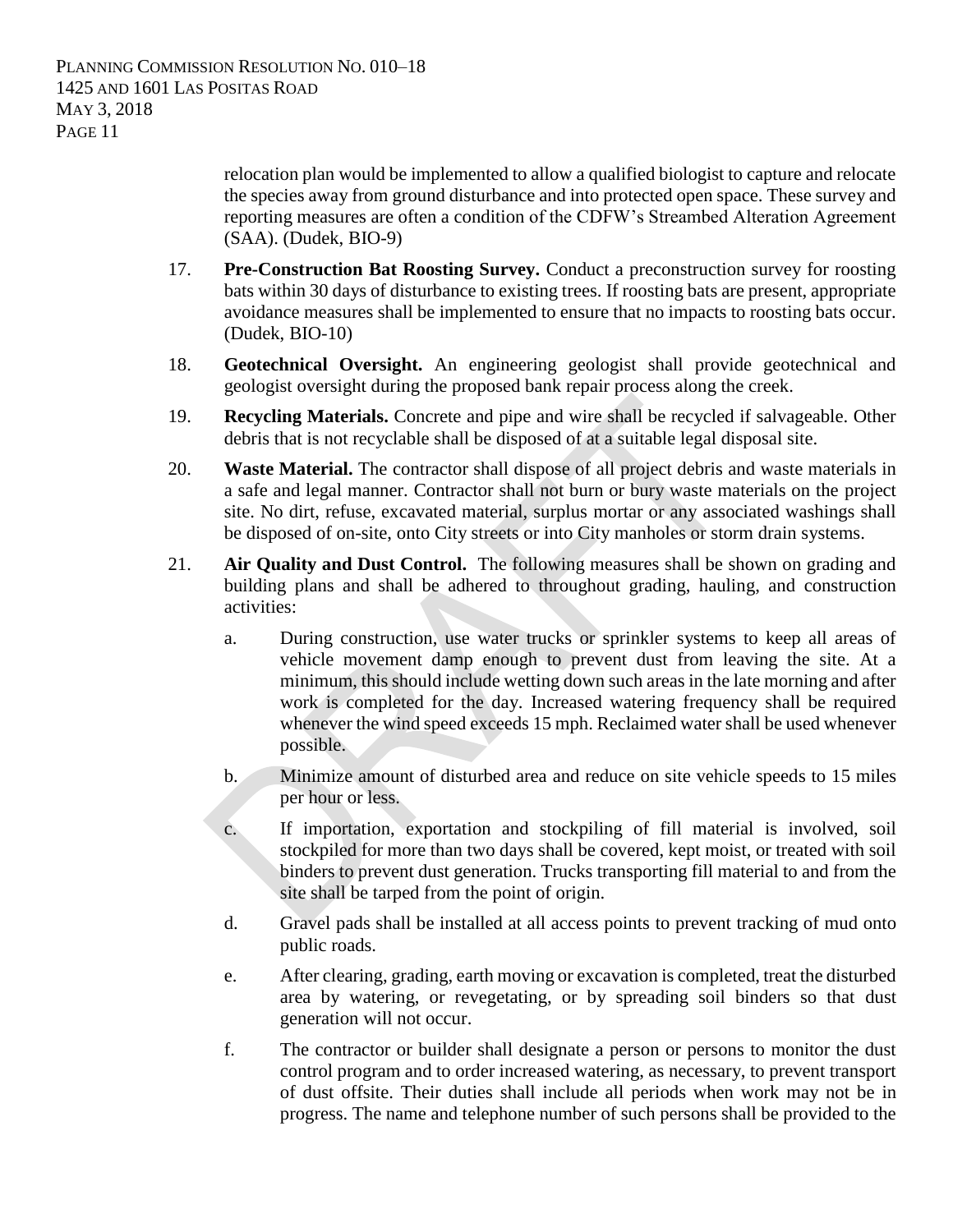Air Pollution Control District prior to land use clearance for map recordation and land use clearance for finish grading of the structure.

- g. All portable diesel-powered construction equipment shall be registered with the state's portable equipment registration program OR shall obtain an APCD permit.
- h. Fleet owners of mobile construction equipment are subject to the California Air Resource Board (CARB) Regulation for In-use Off-road Diesel Vehicles (Title 13 California Code of Regulations, Chapter 9, § 2449), the purpose of which is to reduce diesel particulate matter (PM) and criteria pollutant emissions from in-use (existing) off-road diesel-fueled vehicles. For more information, please refer to the CARB website at www.arb.ca.gov/msprog/ordiesel/ordiesel.htm.
- i. All commercial diesel vehicles are subject to Title 13, § 2485 of the California Code of Regulations, limiting engine idling time. Idling of heavy-duty diesel construction equipment and trucks during loading and unloading shall be limited to five minutes; electric auxiliary power units should be used whenever possible.
- j. Diesel construction equipment meeting the California Air Resources Board (CARB) Tier 1 emission standards for off-road heavy-duty diesel engines shall be used. Equipment meeting CARB Tier 2 or higher emission standards should be used to the maximum extent feasible.
- k. Diesel powered equipment should be replaced by electric equipment whenever feasible.
- l. If feasible, diesel construction equipment shall be equipped with selective catalytic reduction systems, diesel oxidation catalysts and diesel particulate filters as certified and/or verified by EPA or California.
- m. Catalytic converters shall be installed on gasoline-powered equipment, if feasible.
- n. All construction equipment shall be maintained in tune per the manufacturer's specifications.
- o. The engine size of construction equipment shall be the minimum practical size.
- p. The equipment operating simultaneously shall be minimized through efficient management practices to ensure that the smallest practical number is operating at any one time.

#### 22. **Sewer Infrastructure.**

- a. Prior to issuance of grading permit, add note to Plan Sheet, "Protect sewer infrastructure during construction and restore to previous condition."
- b. Prior to start of grading, Contractor shall stake out sewer alignment.
- c. Prior to issuance of grading permit, add note to Plan Sheet, "No trees shall be placed within 3-feet of the sewer main or sewer structures to prevent issues for sewer maintenance in the future and to minimize disturbance to newly planted vegetation."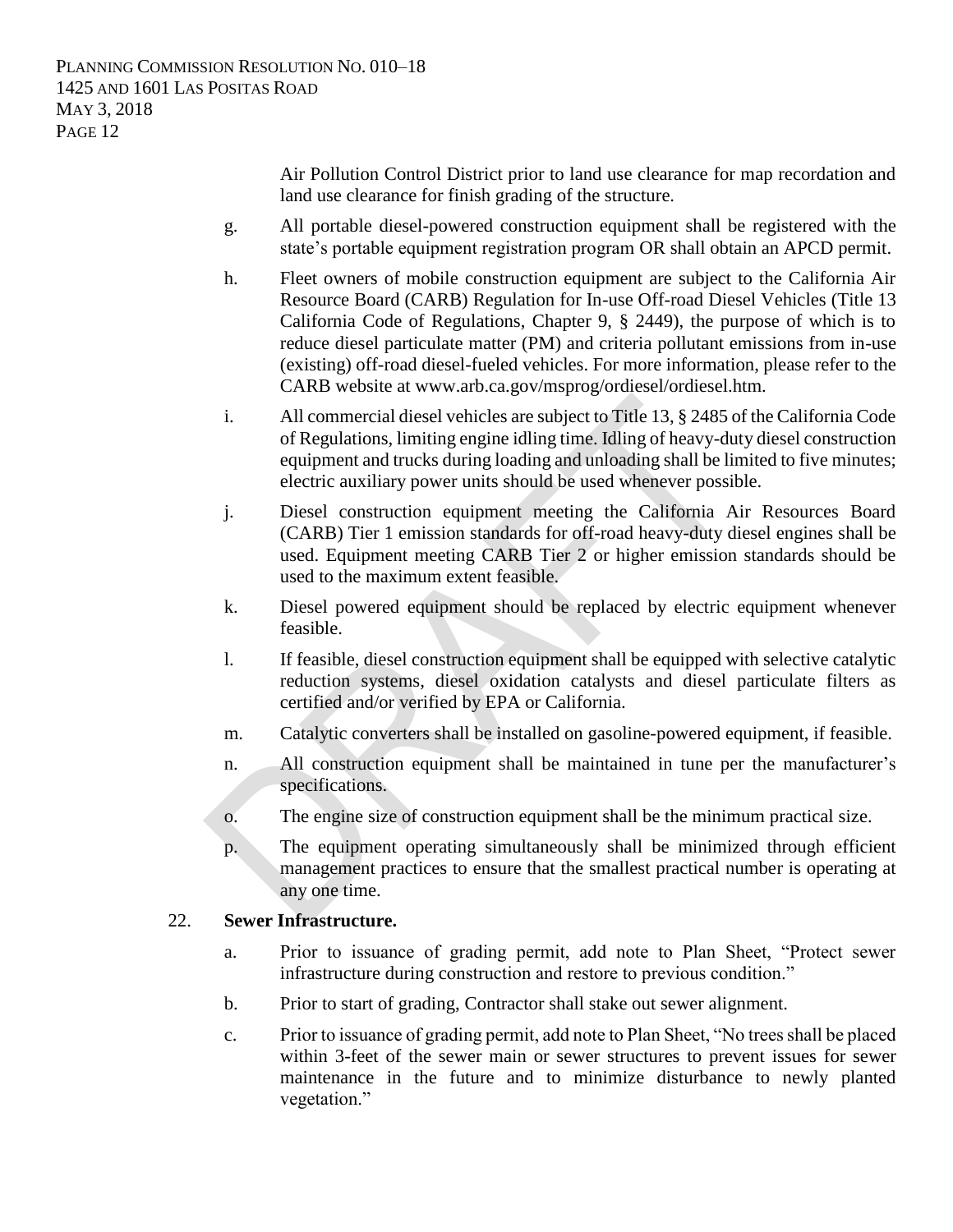- d. Prior to start of grading, Contractor shall verify dimensions of exposed metallic pipe and protect in place. (This pipe may be a host pipe for a section of 15-inch PVC.)
- 23. **Equipment Routing On-Site**. To protect root zones of existing oak trees at the north end of the project site, equipment shall be routed on the existing upper portion of the loop path to access project areas 6-9.

## **F. General Conditions.**

1. **Compliance with Requirements.** All requirements of the City of Santa Barbara and any other applicable requirements of any law or agency of the State and/or any government entity or District shall be met. This includes, but is not limited to, the Endangered Species Act of 1973 [ESA] and any amendments thereto (16 U.S.C. § 1531 et seq.), the 1979 Air Quality Attainment Plan, and the California Code of Regulations.

## 2. **Approval Limitations:**

- a. The conditions of this approval supersede all conflicting notations, specifications, dimensions, and the like which may be shown on submitted plans.
- b. All restoration work, staging areas, existing pedestrian access, pedestrian path shall be located substantially as shown on the plans dated May 3, 2018, approved by the Planning Commission.
- c. Any deviations from the project description, approved plans or conditions must be reviewed and approved by the City, in accordance with the Planning Commission Guidelines. Deviations may require changes to the permit and/or further environmental review. Deviations without the above-described approval will constitute a violation of permit approval.
- 3. **Site Maintenance.** The project site shall be maintained and secured during the grading and revegetation work.

### III. NOTICE OF COASTAL DEVELOPMENT PERMIT TIME LIMITS:

The Planning Commission action approving the Coastal Development Permit shall expire two (2) years from the date of final action upon the application, per Santa Barbara Municipal Code §28.44.230, unless:

- A. Otherwise explicitly modified by conditions of approval for the coastal development permit.
- B. A Building permit for the work authorized by the coastal development permit is issued prior to the expiration date of the approval.
- C. The Community Development Director grants an extension of the coastal development permit approval. The Community Development Director may grant up to three (3) one-year extensions of the coastal development permit approval. Each extension may be granted upon the Director finding that: (i) the development continues to conform to the Local Coastal Program, (ii) the applicant has demonstrated due diligence in completing the development, and (iii) there are no changed circumstances that affect the consistency of the development with the General Plan or any other applicable ordinances, resolutions, or other laws.